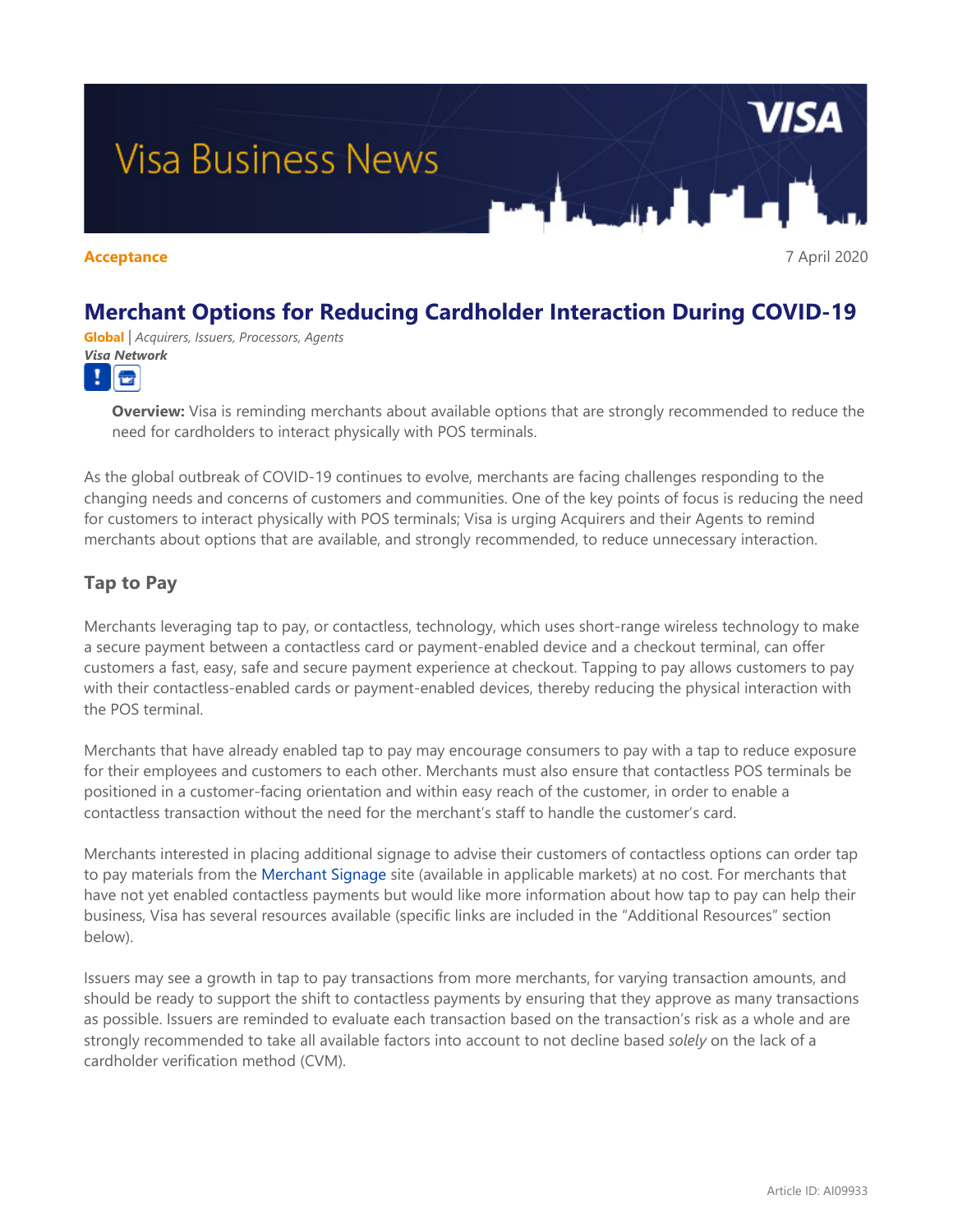### **Cardholder Verification**

The Visa Easy Payment Service (VEPS) allows transactions up to specific amounts to be processed without a CVM (e.g., signature, PIN or consumer device cardholder verification method).<sup>1</sup> VEPS helps create a seamless checkout experience for cardholders and can be deployed to take advantage of options that eliminate the need for POS terminals to capture a CVM, thus reducing the need for customers to touch POS terminals.

Additionally, in 2018, Visa removed the need to capture and validate a signature for merchants that have deployed EMV® chip technology; the change applies to transactions via all interfaces at EMV-capable devices (i.e., tap, dip and swipe), and is not limited by transaction amount. Along with that change, dispute rights tied directly to the lack of signature capture were also eliminated. EMV-capable merchants can quickly and easily implement a "No Signature" policy by suppressing or turning off the signature prompt in the payment application; no recertification is required. Alternatively, merchants may choose to make no changes and simply ignore the signature prompt altogether.

<sup>1</sup> CVMs should only be captured above the merchant's local VEPS limit for magnetic-stripe-only terminals, or for EMV-capable terminals where local law, regulation or market requirements specify (e.g., the Payment Services Directive 2 in Europe).

#### **Practices That Should Cease Immediately**

There are some practices that some merchants employ for accepting payments that should cease immediately, not only as a response to COVID-19 to reduce merchant staff and cardholder interaction, but also as they are not permitted under the Visa Rules. These practices include:

- Capturing a cardholder verification value 2 (CVV2) for card-present / face-to-face transactions
- Requiring cardholders to produce identification as a condition of accepting a Visa payment product
- Any other practice that encourages the merchant's staff to touch the customer's card(s)

#### **Additional Options for Reducing Cardholder Interaction**

There may be other reasons customers are prompted to physically interact with POS terminals, which merchants could address by other means; these practices should be reconsidered during COVID-19 and re-established after. Some examples include:

#### **Payment-Related Practices**

- Confirming the transaction amount; this is not a Visa requirement and has no impact on transaction processing or disputes
- Transaction receipts are only required for a subset of specific transactions, or if the customer specifically requests; transaction receipts may also be provided electronically (Visa Rules ID#: 0027835)

#### **Customer Relationship & Loyalty**

• Entering the customer's phone number / email address for loyalty purposes could be captured verbally, without requiring the customer to "key in" the information